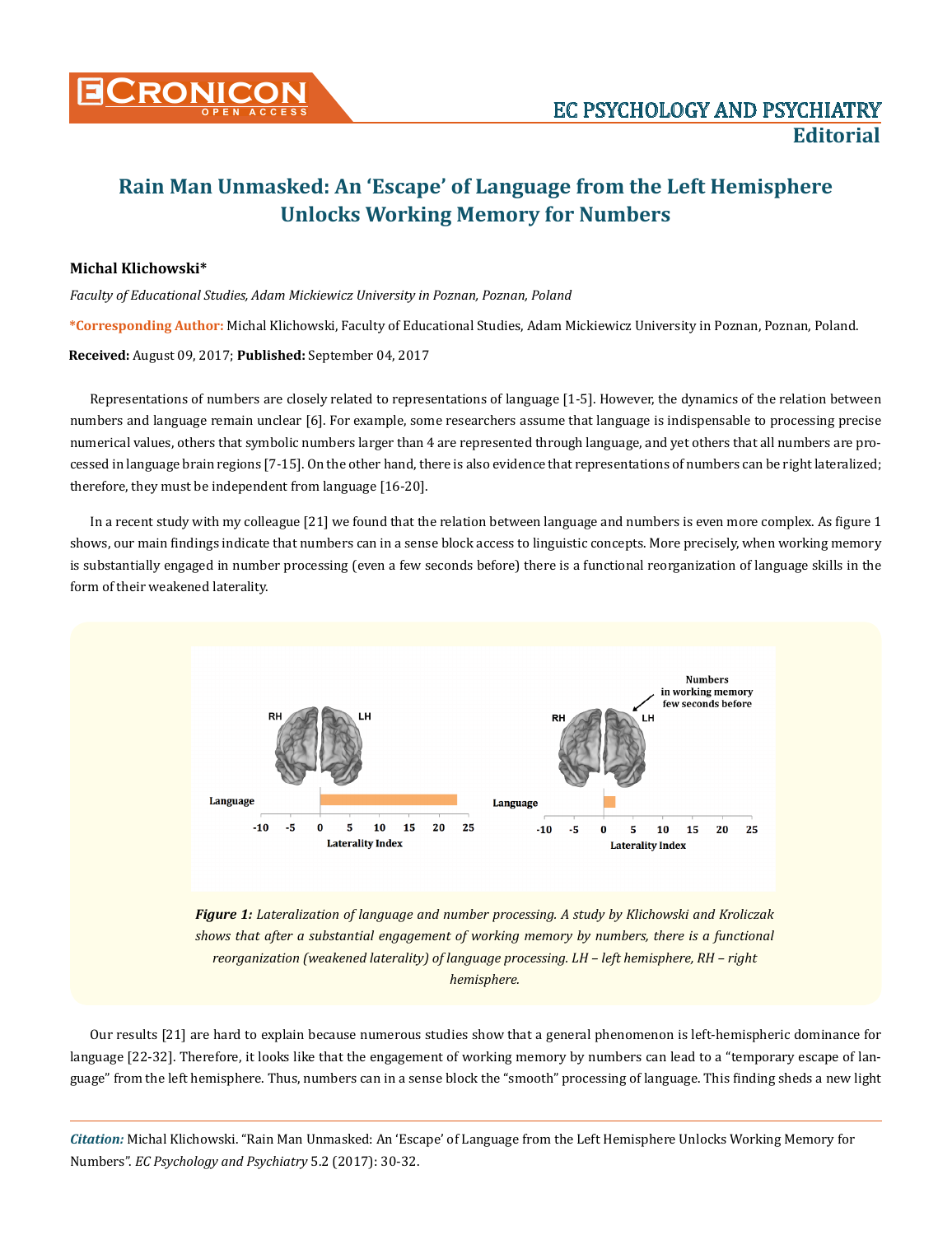## **Rain Man Unmasked: An 'Escape' of Language from the Left Hemisphere Unlocks Working Memory for Numbers**

on abilities of mathematical savants, like Raymond Babbitt from *Rain Man*, with exceptional counting skills but poor language command [33-34]. Mathematical savants' language is not "smooth" and rather limited to single word utterances [35]. This is probably why all resources of their working memory (located in the left hemisphere [36]) can be devoted to such exceptional counting. Nevertheless, it is only a hypothesis and thorough research on this problem and further debates are still necessary.

## **Bibliography**

- 1. [Blanco-Elorrieta E and Pylkkanen L. "Composition of complex numbers: delineating the computational role of the left anterior tem](https://www.ncbi.nlm.nih.gov/pubmed/26325329)poral lobe". *NeuroImage* [124 \(2016\): 194-203.](https://www.ncbi.nlm.nih.gov/pubmed/26325329)
- 2. [Houde O and Tzourio-Mazoyer N. "Neural foundations of logical and mathematical cognition".](http://www.nature.com/nrn/journal/v4/n6/abs/nrn1117.html?foxtrotcallback=true) *Nature Reviews Neuroscience* 4 (2003): [507-514.](http://www.nature.com/nrn/journal/v4/n6/abs/nrn1117.html?foxtrotcallback=true)
- 3. Iversen W., *et al*[. "The influence of an external symbol system on number parity representation, or what's odd about 6?"](https://www.ncbi.nlm.nih.gov/pubmed/17201377) *Psychonomic Bulletin and Review* [13.4 \(2006\): 730-736.](https://www.ncbi.nlm.nih.gov/pubmed/17201377)
- 4. Lyons IM., *et al*[. "Qualitatively different coding of symbolic and nonsymbolic numbers in the human brain".](https://www.ncbi.nlm.nih.gov/pubmed/25238646) *Human Brain Mapping* [36.2 \(2015\): 475-488.](https://www.ncbi.nlm.nih.gov/pubmed/25238646)
- 5. [Nieder A. "Counting on neurons: the neurobiology of numerical competence".](file:///C:/Users/Designer/Desktop/ECPP-17-ED-189/Counting%20on%20neurons:%20the%20neurobiology%20of%20numerical%20competence) *Nature Reviews Neuroscience* 6.3 (2005): 177-190.
- 6. Castro A., *et al*[. "How do incorrect results change the processing of arithmetic information? Evidence from a divided visual field ex](https://www.ncbi.nlm.nih.gov/pubmed/23988195)periment". *Laterality* [19.3 \(2014\): 340-353.](https://www.ncbi.nlm.nih.gov/pubmed/23988195)
- 7. Agren M and van de Weijer J. "Number problems in monolingual and bilingual French-speaking children". *Language, Interaction and Acquisition* 4.1 (2013): 25-50.
- 8. Dehaene S., *et al*[. "Three parietal circuits for number processing".](https://www.ncbi.nlm.nih.gov/pubmed/20957581) *Cognitive Neuropsychology* 20.3 (2003): 487-506.
- 9. Macizo P., *et al*[. "Is there cross-language modulation when bilinguals process number words?"](https://www.cambridge.org/core/journals/applied-psycholinguistics/article/is-there-cross-language-modulation-when-bilinguals-process-number-words/FF4072885FEF861DE06B705959400C8A) *Applied Psycholinguistics* 31.4 (2010): [651-669.](https://www.cambridge.org/core/journals/applied-psycholinguistics/article/is-there-cross-language-modulation-when-bilinguals-process-number-words/FF4072885FEF861DE06B705959400C8A)
- 10. Prior A., *et al*[. "Number word structure in first and second language influences arithmetic skills".](https://www.ncbi.nlm.nih.gov/pmc/articles/PMC4362083/) *Frontiers in Psychology* 6 (2015): [266.](https://www.ncbi.nlm.nih.gov/pmc/articles/PMC4362083/)
- 11. [Purpura DJ and Reid EE. "Mathematics and language: individual and group differences in mathematical language skills in young chil](http://www.sciencedirect.com/science/article/pii/S0885200615300405)dren". *[Early Childhood Research Quarterly](http://www.sciencedirect.com/science/article/pii/S0885200615300405)* 36 (2016): 259-268.
- 12. Semenza C., *et al*[. "Is math lateralised on the same side as language? Right hemisphere aphasia and mathematical abilities".](https://www.ncbi.nlm.nih.gov/pubmed/16930841) *Neuroscience Letters* [406.3 \(2006\): 285-288.](https://www.ncbi.nlm.nih.gov/pubmed/16930841)
- 13. [Spelke ES and Tsivkin S. "Language and number: a bilingual training study".](https://www.ncbi.nlm.nih.gov/pubmed/11062322) *Cognition* 78 (2001): 45-88.
- 14. Van Rinsveld A., *et al*[. "The relation between language and arithmetic in bilinguals: insights from different stages of language acquisi](https://www.ncbi.nlm.nih.gov/pubmed/25821442)tion". *[Frontiers in Psychology](https://www.ncbi.nlm.nih.gov/pubmed/25821442)* 6 (2015): 265.
- 15. [Zhang X. "Linking language, visual-spatial, and executive function skills to number competence in very young Chinese children".](http://www.sciencedirect.com/science/article/pii/S0885200615300302) *Early [Childhood Research Quarterly](http://www.sciencedirect.com/science/article/pii/S0885200615300302)* 36 (2016): 178-189.
- 16. Bulthe J., *et al*[. "Format-dependent representations of symbolic and non-symbolic numbers in the human cortex as revealed by multi](https://www.ncbi.nlm.nih.gov/pubmed/24201011)[voxel pattern analyses".](https://www.ncbi.nlm.nih.gov/pubmed/24201011) *NeuroImage* 87 (2014): 311-322.

*Citation:* Michal Klichowski. "Rain Man Unmasked: An 'Escape' of Language from the Left Hemisphere Unlocks Working Memory for Numbers". *EC Psychology and Psychiatry* 5.2 (2017): 30-32.

31